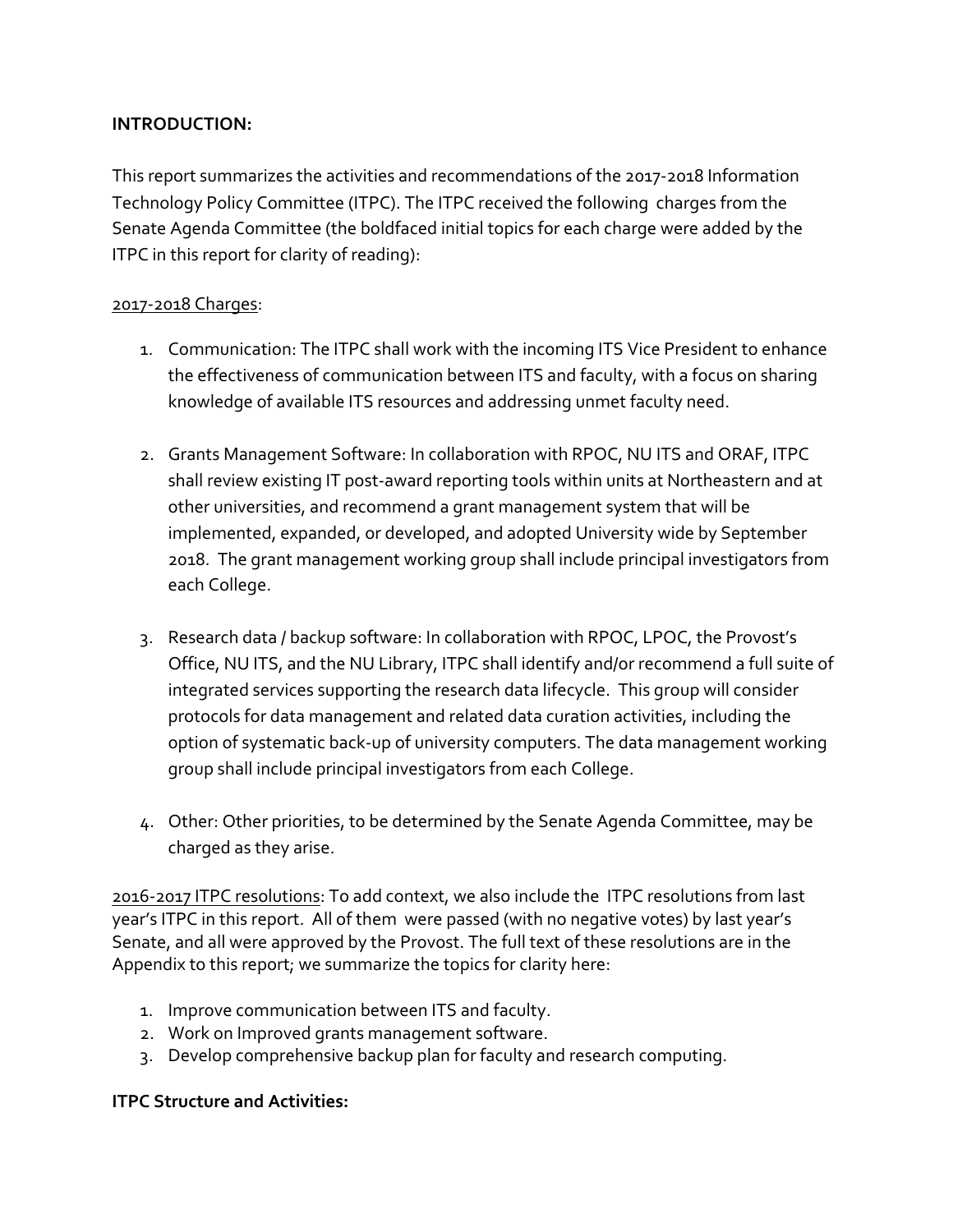#### Membership:

Nicholas Beauchamp, CCSH Dana Brooks, COE, co-chair David Kaeli, COE, co-chair Amy Lu, Bouve and CAMD Karen McCarthy, ITS Mark Nardone, ITS Mirek Riedewald, CCIS Paul Whitford, COS John Wihbey, CAMD

In addition to broad cross-college representation, which also characterized ITPC last year, a key change in the ITPC makeup this year has been the membership of the two interim CIOs, Karen McCarthy, and Mark Nardone. This has resulted in significantly improved communication between ITS and ITPC. All ITPC activities were carried out in close coordination with ITS, and several ITS activities and initiatives were brought to ITPC attention that resulted in follow-up responses.

# Specific activities carried out by ITPC this year include:

- 1. We contacted faculty and/or administrators in all nine colleges to help facilitate visits by the ITS CIOs to College faculty or Council of Chair's meetings. This effort is a direct response to reports / resolutions from ITPC over the past two years, and informal feedback suggests it has been successful so far. The goal is to allow ITS leadership to provide a summary of current and upcoming ITS activities and initiatives and to hear ITS-related input/feedback directly from faculty.
- 2. We met with Dana Carroll (twice), Theresa Waggett, and Joan Cyr from ORAF, and with Rajiv Shridhar and Steve Duncan from ITS. We also met with Sarah Hooke Lee, Chair of LPOC, and have been in contact with Sanjiv Mukherjee, Chair of RPOC, regarding our third charge.
- 3. We participated in and/or helped to recruit faculty for a number of ITS-related activities including candidate interviews for the CIO and Director of Research Computing searches, the newly-formed Learning Management Environment Steering Committee, ITS's cloud consultant activity, testing upcoming improvements to the myNortheastern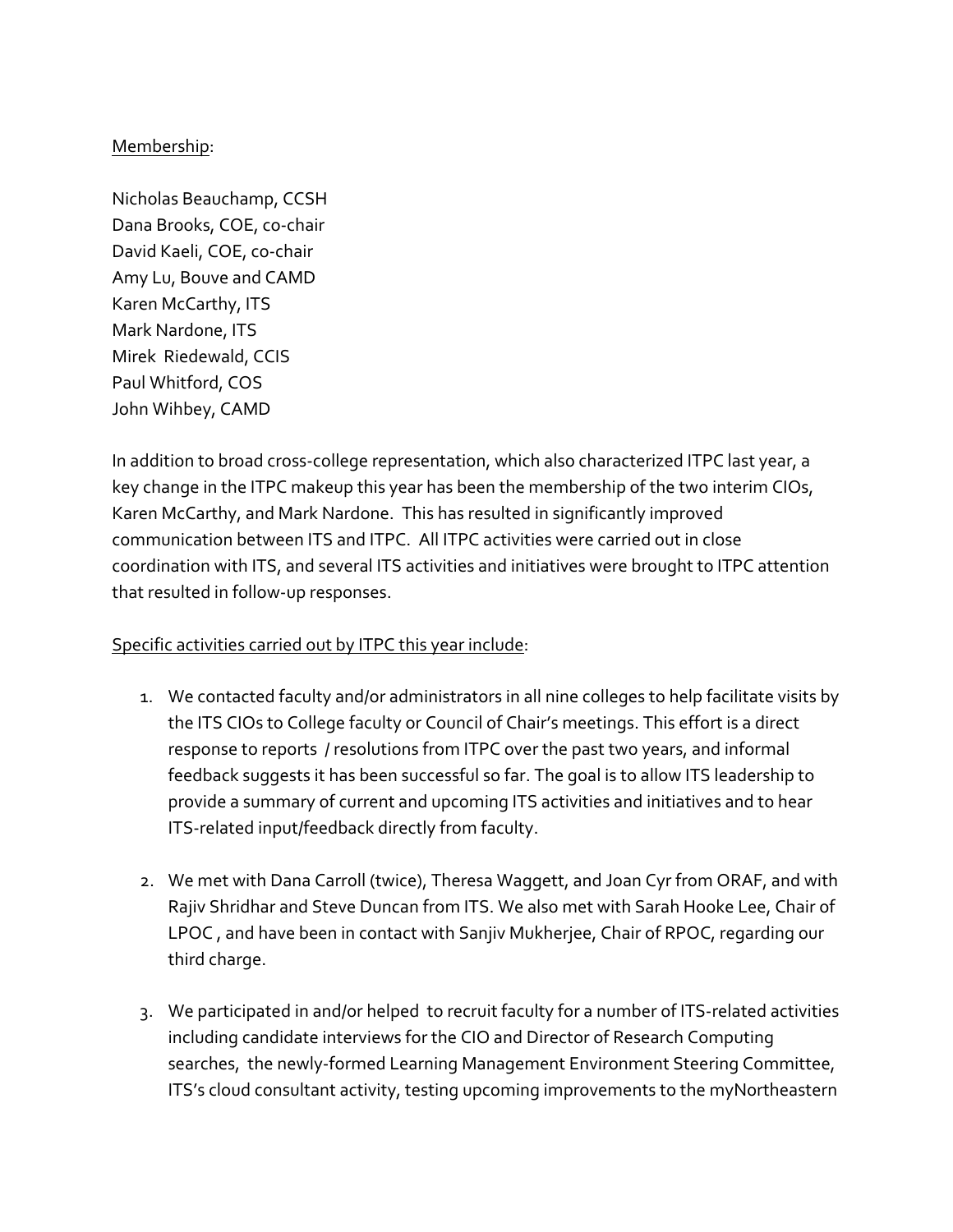portal, use of an Application Programming Interface (API) currently under development by ITS, and ITS facilities for HIPAA-compliant disk storage.

4. We reviewed and discussed a number of current ITS capabilities and pending changes, including changes to security / data management, support for research computing, support for research-oriented advanced web capabilities, organization of help requests, and the API development project.

# **Primary Outcomes:**

The primary outcome of this year's ITPC is the dramatically enhanced level of communication, cooperation, and faculty involvement in ITS planning and activities. The ITPC believes that all of the activities listed above were positively impacted by this change in ITPC structure and the enhanced level of communication because of the high level of commitment and engagement of the CIOs. There are still significant areas of concern and room for further improvement in communication and in ITS support for faculty, both across the breadth of faculty activity and in particular with regards to research computing. Although continued communication at this level will certainly help, ITPC has on-going concerns about the need for structural reform and increased resources, especially with regards to research computing. These concerns, along with our appreciation for the positive impact of the level of involvement of ITS with ITPC, has informed our proposed resolutions.

# **Specific activity on our charges:**

**Charge 1: Communication:** As mentioned above, we worked with the ITS members of ITPC, their scheduler, and faculty and administrators in all nine Northeastern Colleges to arrange visits of CIOs McCarthy and Nardone to either College faculty meetings or Council of Chairs meetings during the spring 2018 semester. This activity is ongoing as of the writing of this report and, as far as we can assess at this point, appears to be successful at increasing both visibility and communication between ITS and faculty, improving faculty awareness of ITS services and initiatives, and improving ITS awareness of faculty concerns and needs. In addition, as also noted, we have jointly helped to bring faculty into several recent and ongoing ITS activities. Since the new CIO has not yet been announced, we could not fulfill the letter of our charge, but we believe that we have made significant steps forward on the critical, indeed primary, need for improved faculty-ITS communication.

**Charge 2: Grants Management Software:** Initiatives coming directly from the Administration outstripped the specifics of this charge. In particular, by the time this year's ITPC was formed, ORAF and an associated I-Team had already chosen Priority One as the interim grants management software solution and embarked on the ePaws project with an external vendor. We continued to advocate for more faculty involvement in both projects. In the case of Priority One we had little success, as there was very limited space for faculty input. In the case of ePaws it is too early to tell, although based on AVP Dana Carroll's presentation / discussion with ITPC, as well as the contents excerpted from her email as included in the Appendix, there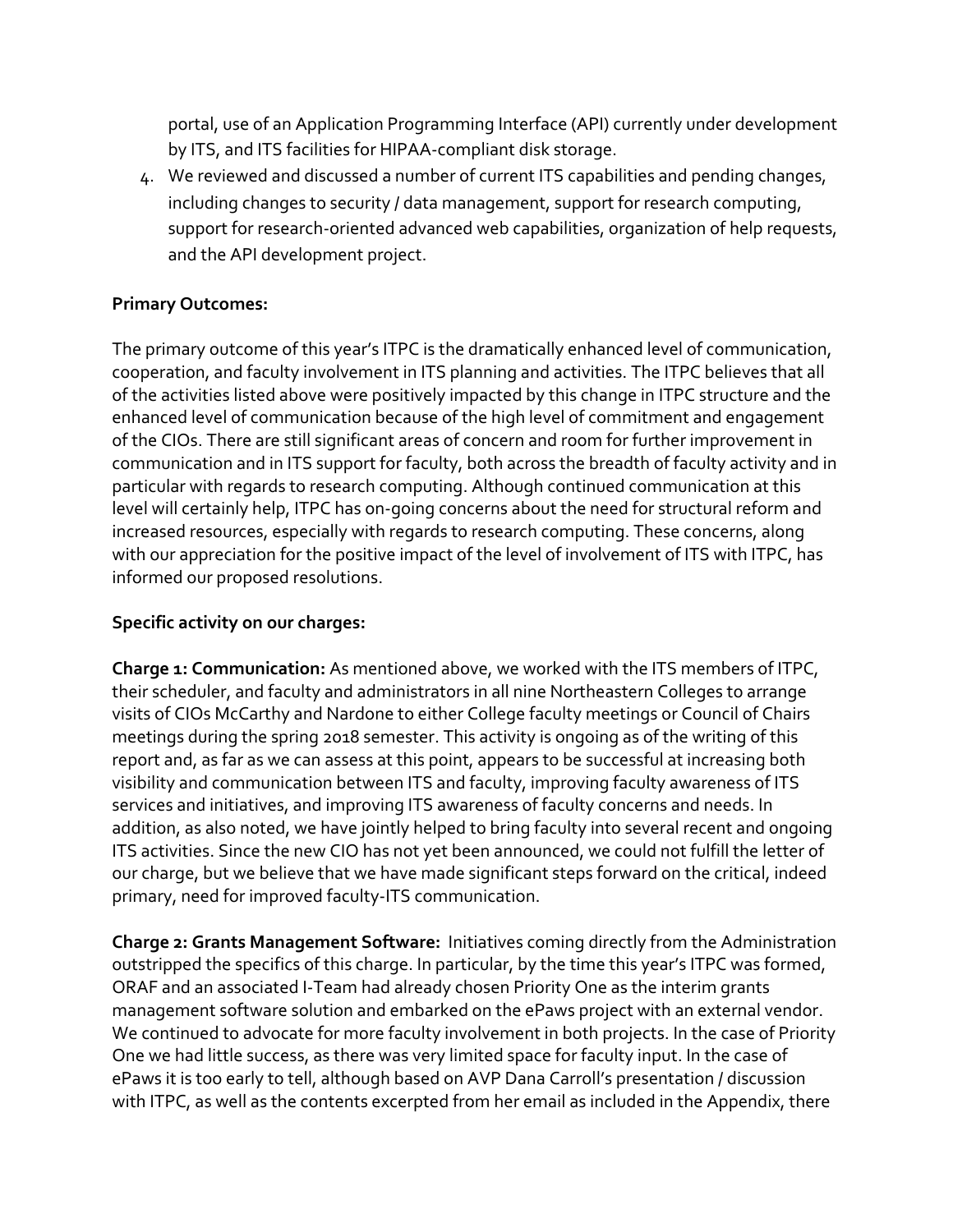is still opportunity for this project to be carried out with effective collaboration and input from faculty.

Charge 3: Research data / backup software: Here too, the pace of ITS / Provost initiatives somewhat outstripped this charge. In particular ITS has engaged an outside consultant, Gartner, to take a comprehensive look at the University's standing and future strategy with respect to cloud computing, and this charge cannot effectively be pursued until that activity is completed. Nonetheless, the ITPC discussed needs and progress being made on data backup for research and education at Northeastern. The ongoing cloud strategy assessment being conducted by ITS, and led by Gartner consulting, involves significant input from ITPC and additional faculty who are part of the Cloud Strategy Focus Group. We anticipate that cloud strategy will provide the University with a cost-effective long-term solution for data backup for research and education. ITPC did consult with both LPOC and RPOC but not much progress was made for the reason explained above.

# **Current situation / recommendation going forward:**

Despite the significant progress in the last year, ITPC believes that the University still needs major improvement in the involvement of faculty in IT planning and decisions; this needs attention at level of the Provost's office and beyond, including both sides of ORAF, and is not just a matter for ITS and ITPC. However we strongly recommend that high-level ITS leaders continue to be appointed as ITPC members, and that ITS continues to leverage this engagement, bringing ITPC into earlier stages of their initiative-planning process in the future, as well as continuing to involve ITPC in ongoing initiatives.

ITPC also believes that we need significantly enhanced investment in IT in the short term, especially with regards to personnel. The need for more personnel to support research computing is especially acute. Research computing support needs major improvements across the board: not only more staff, but also support for increased breadth of activities, better mechanisms of communication and interaction, and greater involvement of faculty in planning and decisions.

Although the backup / data plan is currently awaiting the Gartner cloud computing report, the ITPC urges ITS to pursue both a short-term and long-term strategy, given that many tenuretrack faculty with shorter deadlines have immediate needs in terms of data backup. We also strongly recommend that this topic should be pursued by next year's ITPC, in collaboration with LPOC and RPOC.

# **APPENDICES**

A1. 2016-2017 Resolutions: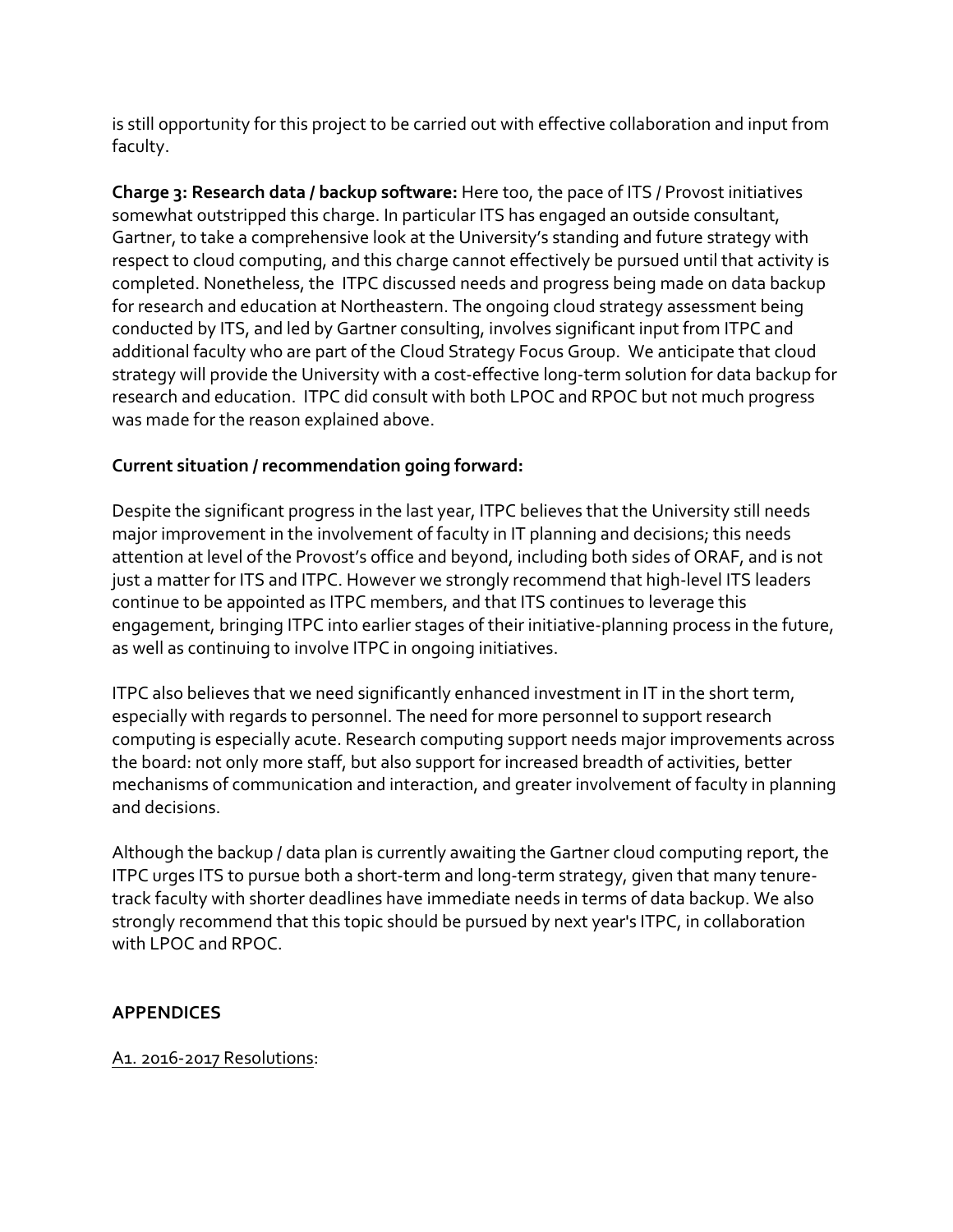I. WHEREAS the Faculty Senate Committee for Information Technology (ITPC) recognizes that Information Technology Services (ITS) has many services and licensed software available for faculty use that most faculty are unaware of, and that both ITPC and ITS recognize that there is a need for significantly more effective communication between ITS and faculty, BE IT RESOLVED that Northeastern ITS visit a faculty meeting in each college at least once per year to ascertain faculty concerns; to offer to visit faculty meetings of any individual units within each college that request such a meeting; to apprise faculty of the range of ITS software, services and activities related to faculty research and teaching; to solicit suggestions for both software and services; and to identify unmet faculty IT needs. ITS shall also provide all faculty with an organization chart and directory of contacts within ITS, organized in cooperation with ITPC so as to align categories with faculty needs. BE IT ALSO RESOLVED that Northeastern ITS meet with the ITPC at least twice per year. BE IT ALSO RESOLVED that Northeastern ITS, the Provost's Office, and Human Resources work together so that ITS has a formal role in new faculty orientation to apprise new faculty of the range of ITS software, services and activities related to faculty research and teaching.

II. WHEREAS the ITPC and the Senate Committee for Research Policy Oversight (RPOC) recognize that long-term efforts are underway to upgrade the University's financial management systems, but also that faculty and College research support office face ongoing difficulty managing current and near-term grant expenditures that requires a near-term solution, BE IT RESOLVED that the Senate Agenda Committee and the Provost's Office establish a University-wide grant management working group, with membership drawn from principal investigators from each College, along with representatives from Information Technology Services (ITS) and the Office of Research Administration and Finance (ORAF). The committee shall be charged with identifying best practices and existing IT reporting tools within units at Northeastern and at other universities that will be implemented, expanded, or developed, and adopted University wide by September 2018.

III. WHEREAS many faculty research computers, data, and research results, are not backed up in a systematic way, BE IT RESOLVED that the Senate Agenda Committee be urged to work with the Provost's Office to establish a University-wide faculty computer backup working group with membership drawn from faculty from each College and with representatives from ITS. The committee shall be charged with developing a comprehensive backup plan to ensure that all faculty computers are backed up, providing cost estimates for the plan, and making recommendations for how the backup service should be paid for.

# A2. Summary of email from Dana Carroll regarding EPAWS development: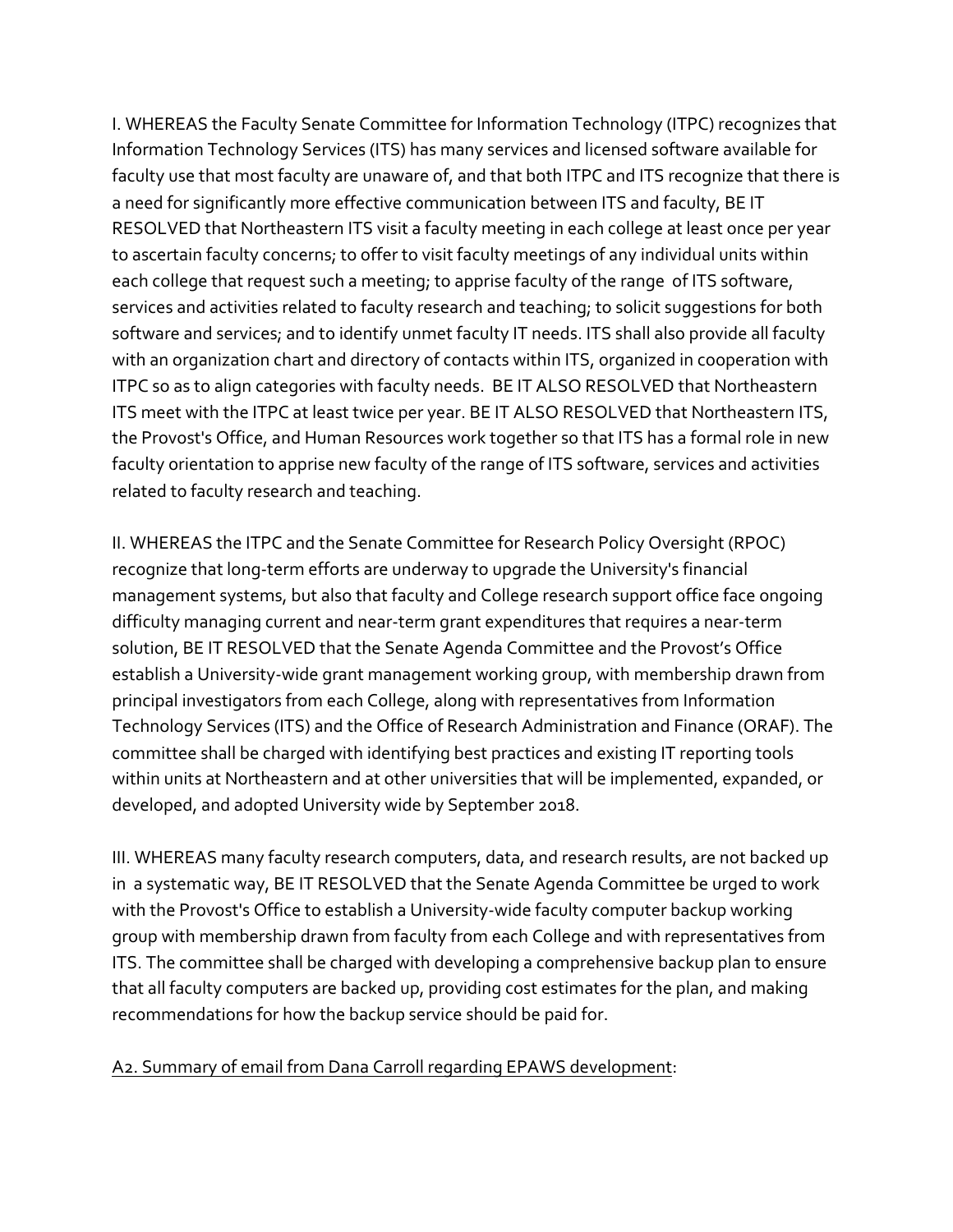After Dana Carroll's presentation to ITPC and subsequent discussion, ITPC co-chair Dana Brooks requested a written summary of the status and plans for the development of EPaws, which is intended to provide a comprehensive, integrated, software-based system to manage all administrative aspects of research. The main content of that email exchange, with a few small excerpts, is below:

#### *Email request from Prof. Brooks:*

as you may recall, one of ITPC"s charges from the Agenda committee was as follows:

In collaboration with RPOC, NU ITS and ORAF, ITPC shall review existing IT post-award reporting tools within units at Northeastern and at other universities, and recommend a grant management system that will be implemented, expanded, or developed, and adopted University wide by September 2018. The grant management working group shall include principal investigators from each College.

To some extent this charge was superseded by the pace of events, specifically developments with both Priority One and EPAWS, but as far as we know there is still minimal faculty involvement with either of these projects.

….

We need to write our report and make recommendations to the Agenda committee and, before we go ahead, we wanted to ask you for your input in terms of this charge and how it has / has not been implemented.

We are looking forward to hearing your thoughts on this.

#### *Response from AVP Carroll:*

… The build will be done in phases (pre award, then post award and then possibly research compliance, eg IRB, IACUC). The I-team got the funding authorization in mid December 2017.

We anticipate that a pilot of Phase I (what most people here at NU refer to as pre award) will be on desktops by early Fall 2018.

EPAM -- the developer for the expanded ePAWS application -- is here on campus (their team got here today and is staying through next Friday, 3/23).

We'll be hosting multiple sessions for faculty and college administrators next Tuesday 3/20 and Thursday 3/22 -- I'll be sending out invitations tomorrow -- it will be an open call. I waited because we're juggling lots of constituencies/schedules and our near final schedule only firmed up today. With the invite will be the brief outline of Phase I and an opportunity to provide input. http://www.northeastern.edu/research/raf/files/ePAWS-Phase-I-v2018- 0214.pdf

This is just the initial discovery phase that will allow EPAM to tell us what they can build given the time and money constraints. We're asking all functional stake holders to use this meet and greet as an opportunity for "blue sky thinking" and share with the vendor their ideas for what an useful application would look like.

To the extent we can we also need to manage expectations because at its core the Phase I (pre award) of ePAWS is pretty basic software application designed to automate the workflow of the non-financial transactional activities that require University review/approval. During the build we will also be inviting end users to go into a test environment